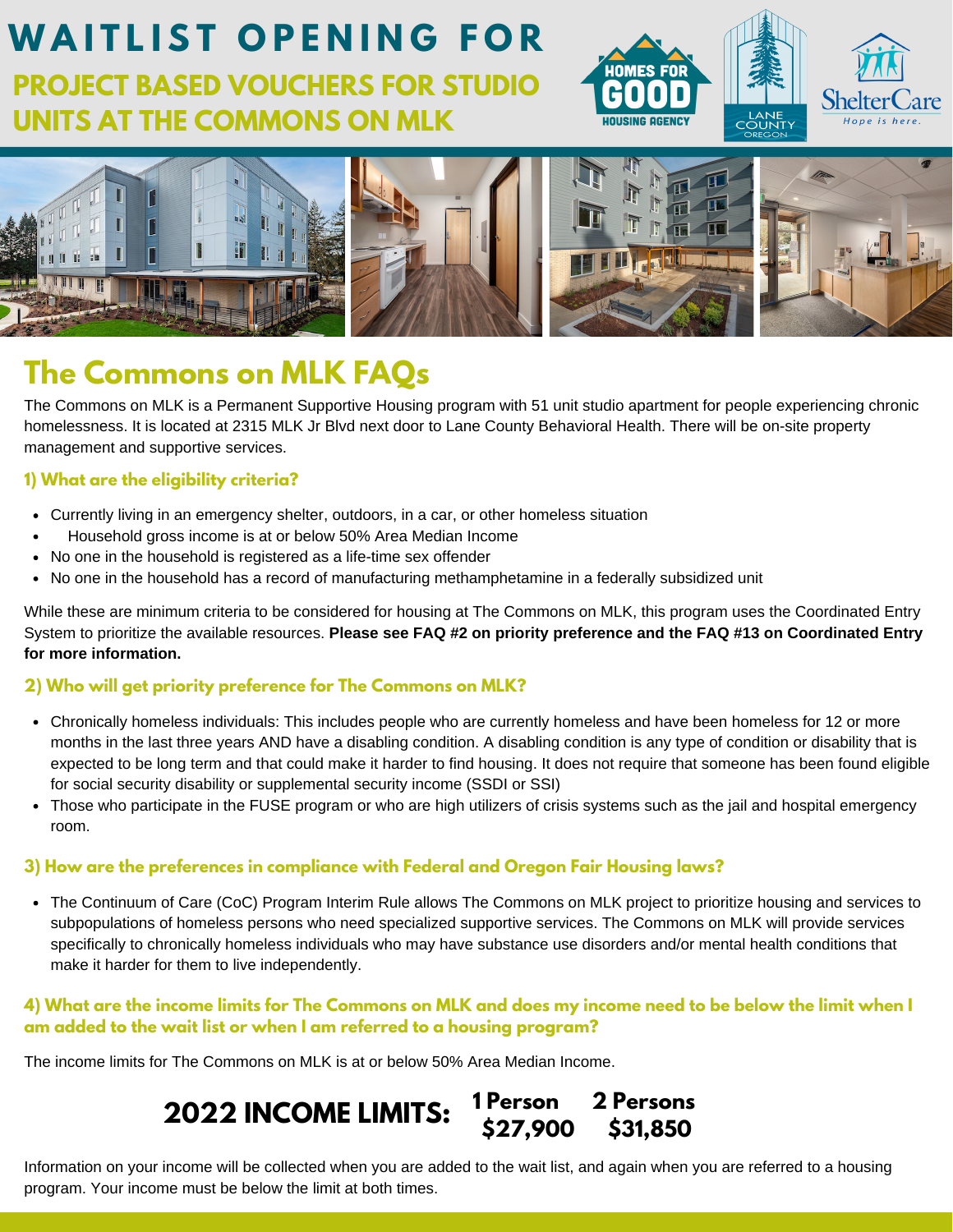



### **5) What if I have no income? Can I still apply?**

Yes, you can still apply for this program.

**6) How many occupants can live in a unit?**

The standard occupancy is 1 person per unit and a maximum occupancy of 2 persons.

#### **7) How much is the rent?**

Rent is calculated to be 30% of a household's gross income. Utilities are included.

#### **8) What type of services will be available on-site?**

Quantum will be the on-site 24/7 property management agency to assist with rent collection and regular property maintenance.

ShelterCare will provide support services to tenants to help them to stay in housing and achieve their goals related to selfsufficiency. Services include behavioral health support, ongoing case management, peer support, and connection to community resources.

#### **9) How do I apply for The Commons on MLK Permanent Supportive Housing program?**

The Commons on MLK participates in Lane County Coordinated Entry System. You must currently be living in an emergency shelter, outdoors, in your car, or other homeless situation to be considered for this housing opportunity. If you meet these criteria, please contact 541-682-4663 to schedule a Front Door Assessment. Unlike most property rentals, with the exception of being registered as a life-time sex offender or having a record of manufacturing methamphetamine in a federally subsidized unit, poor credit, criminal history, or low income do not negatively impact your ability to live here.

While these are minimum criteria to be considered for housing at The Commons on MLK, this program uses the Coordinated Entry System to prioritize the available resources. **Please see FAQ #2 on priority preference and the FAQ #13 on Coordinated Entry for more information.**

### **10) Do I need to be homeless to be eligible?**

Yes, all individuals referred to the Commons at MLK must meet the federal definition of homelessness when they are referred. This definition includes people who lack a fixed, regular, adequate nighttime residence. People sleeping in places not meant for human habitation or emergency shelters are considered homeless. This includes people who are staying at an emergency shelter, alternative shelter (such as over-night parking or Dusk to Dawn) or are sleeping in a place not meant for human habitation (such as parks, streets, cars, trailers without access to water and electricity, bridges). People who are chronically homeless, meaning that they have been homeless for more than 12 months in the last three years and have a long-term disability that makes it difficult to keep housing and/or employment will be prioritized.

#### 11) I don't have my own home, but I'm living with friends or family. Am I eligible for The Commons on MLK?

No, people in "doubled up" or "couch surfing" living situations do not meet the homeless eligibility criteria.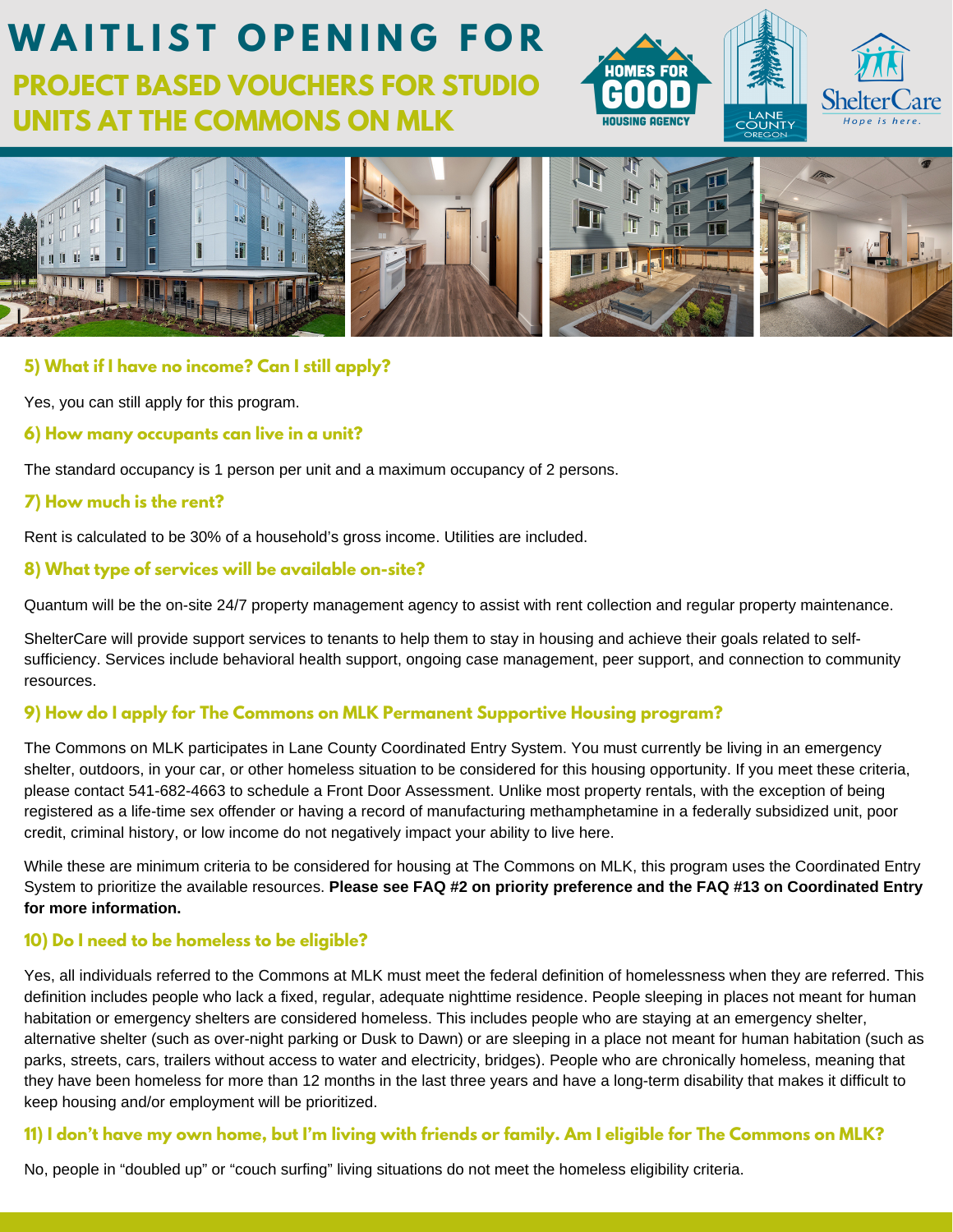



#### **12) What does it mean to be chronically homeless?**

Chronically homeless refers to a situation where a person is experiencing long-term homelessness (more than 12 months over the past three years) and also has a long-term disability that makes it difficult to maintain or keep housing and/or employment.

#### **13) How does Coordinated Entry work with The Commons on MLK Permanent Supportive Housing program?**

The Commons on MLK is part of Lane County's Coordinated Entry system, Coordinated Entry is a standard process that is the "Front Door" for connecting people experiencing homelessness to available housing and ongoing support to stay housed. People are matched with a housing program based on their need and level of vulnerability. Not everyone who completes a Front Door Assessment will be matched with a housing program The goal of Coordinated Entry is to make homelessness a rare, brief, and onetime occurrence.

#### **These are the important steps in Coordinated Entry.**

- **Schedule a Front Door Assessment.** If you are living in an emergency shelter, outdoors, in your car, or other homeless 1. situation, then contact 541-682-4663 to schedule a Front Door Assessment.
- **Complete a Front Door Assessment.** A skilled assessor will complete a Front Door Assessment with you and will ask a series 2. of questions about you and your household, your housing situation, your health, and what needs you may have. This Front Door Assessment is valid for 6 months.
- **Placement on the Central Wait List.** After you have completed a Front Door Assessment, you will be placed on the Central 3. Wait List. The Central Wait List is a prioritized list of households needing housing. It is ranked by a scale of vulnerability based on various criteria which was collected during the Front Door Assessment (including past housing and homeless history, barriers you may face to get in housing, your health, and other needs). This list is not first come first served. Lane County prioritizes chronically homeless households for all programs that pull referrals from the Central Wait List.
- **Getting Matched with a Housing Program.** When there is a vacancy with The Commons on MLK or other housing program, 4. the housing program contacts Lane County Coordinated Entry staff. County staff will review the Central Wait List and match a client to the vacancy. A housing program case manager will contact the client when they have been referred to a housing program.

### **14) What happens during the Front Door Assessment?**

A skilled assessor will contact you by phone at your scheduled appointment time. The skilled assessor will ask you a standard set of questions, to get more information about your current and past housing and homeless history, barriers you may face to get in housing, your health, and other needs. Everyone who applies is asked the same questions, even if they may not seem relevant to your situation. On average, the Front Door Assessment takes approximately 30 minutes to complete, but the time can vary.

#### **15) Are all Front Door Assessments completed over the phone?**

Yes, currently Front Door Assessments are conducted via phone only until further notice. The goal is to support community wide physical distancing measures to minimize the spread of COVID-19.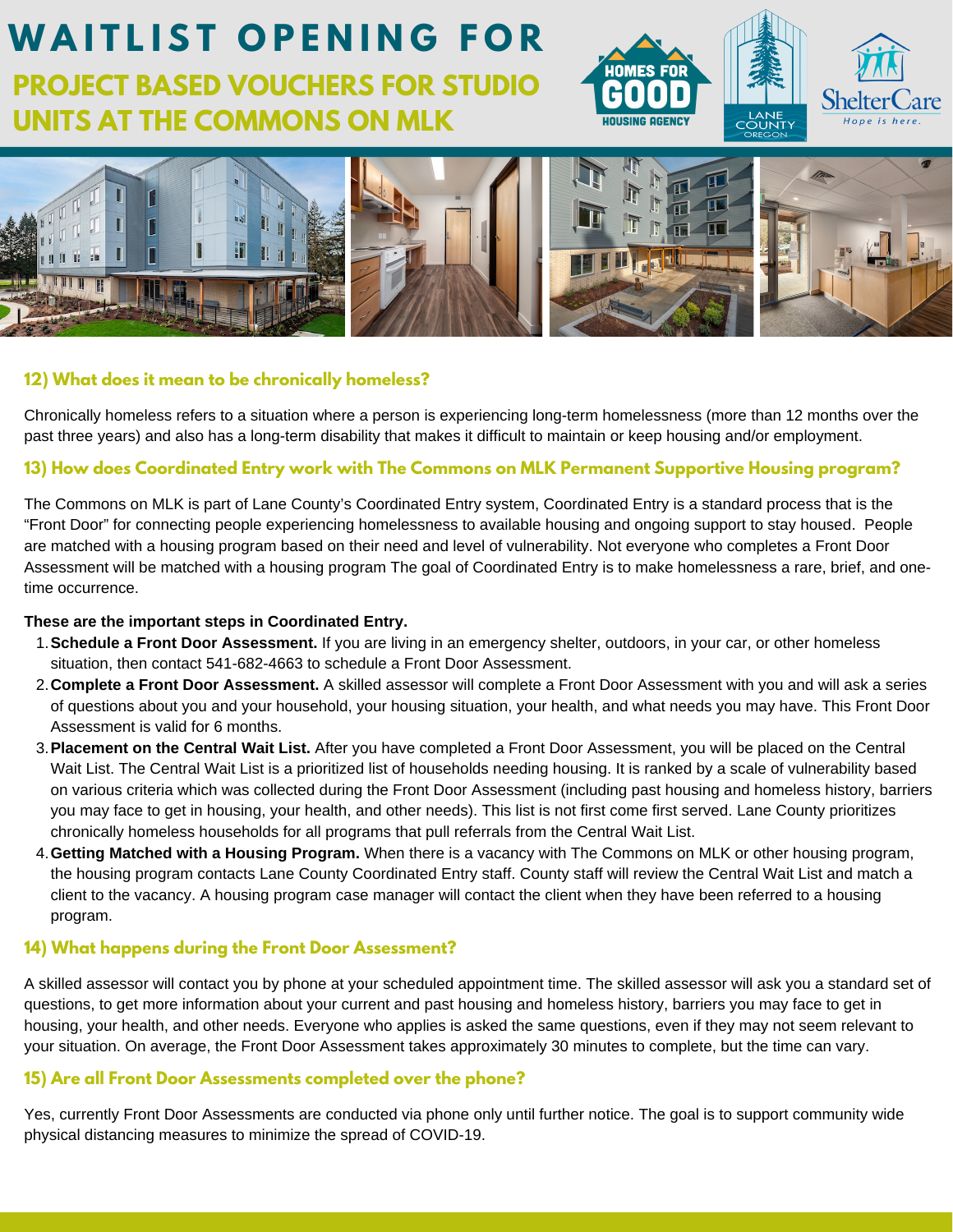





#### **16) Are Front Door Assessments available in other languages?**

Yes, interpreters are available upon request. Please let the scheduler know if you need a Front Door Assessment in another language or if you need another accommodation.

#### **17) I've already completed a Front Door Assessment. Do I need to do it again?**

A Front Door Assessment is valid for 6 months. If your assessment has been completed within the last 6 months, then you do not need to do it again until it expires. If you completed a Front Door Assessment within the last 6 months you will automatically be considered for the Commons on MLK. If your front door assessment has expired, you may need to schedule a new assessment, contact 541-682-4663 to check the status of your assessment.

### 18) I completed a Coordinated Entry "Front Door Assessment" but my situation has changed. What should I do?

If you want to update your contact information or any other information related to your housing screening, you can contact 541-682- 4663. If it has been more than 6 months since your last Front Door Assessment, you may need to complete a new one.

## 19) If I'm not matched with The Commons on MLK, will I be considered for other housing opportunities?

There are other programs that participate in Lane County's Coordinated Entry System. If you are placed on the Central Wait List, you may be considered for these other programs. It is important to note that the Central Wait List does not include all housing resources in the community, so we encourage you to explore other housing opportunities.

## **20) How is my confidential information in the Front Door Assessment protected?**

Front Door Assessments are entered into Wellsky Homeless Management Information System (HMIS). Your information is visible to a limited number of Lane County social service providers and protected using highest standards. For more information on HMIS privacy policies and procedures, please visit www.lanecounty.org/hmis

## **21) How likely is it that I'll be selected for the Commons on MLK?**

The goal is to house people as quickly as possible, but the time can vary based on a number of factors. It is possible that you get on the Coordinated Entry Central Wait list and may not get served. Typically, there are over 200 people on the Central Waitlist who are in need of housing. This waitlist is NOT a first-come first-served, but instead it is prioritizes people based on need and other factors.

## **22) If I am selected, what happens next?**

A case manager with ShelterCare will contact you if you are selected for the Commons on MLK. They will guide you through the process and work with you and multiple agencies that are involved in the program. This includes Homes for Good and Quantum Property Management.

## **23) When does the waitlist close?**

The waitlist is ongoing. Coordinated Entry's Central Waitlist is structured differently than other wait lists and is evaluated continuously and prioritized by people's vulnerability and needs. It is not a first-come first-served.